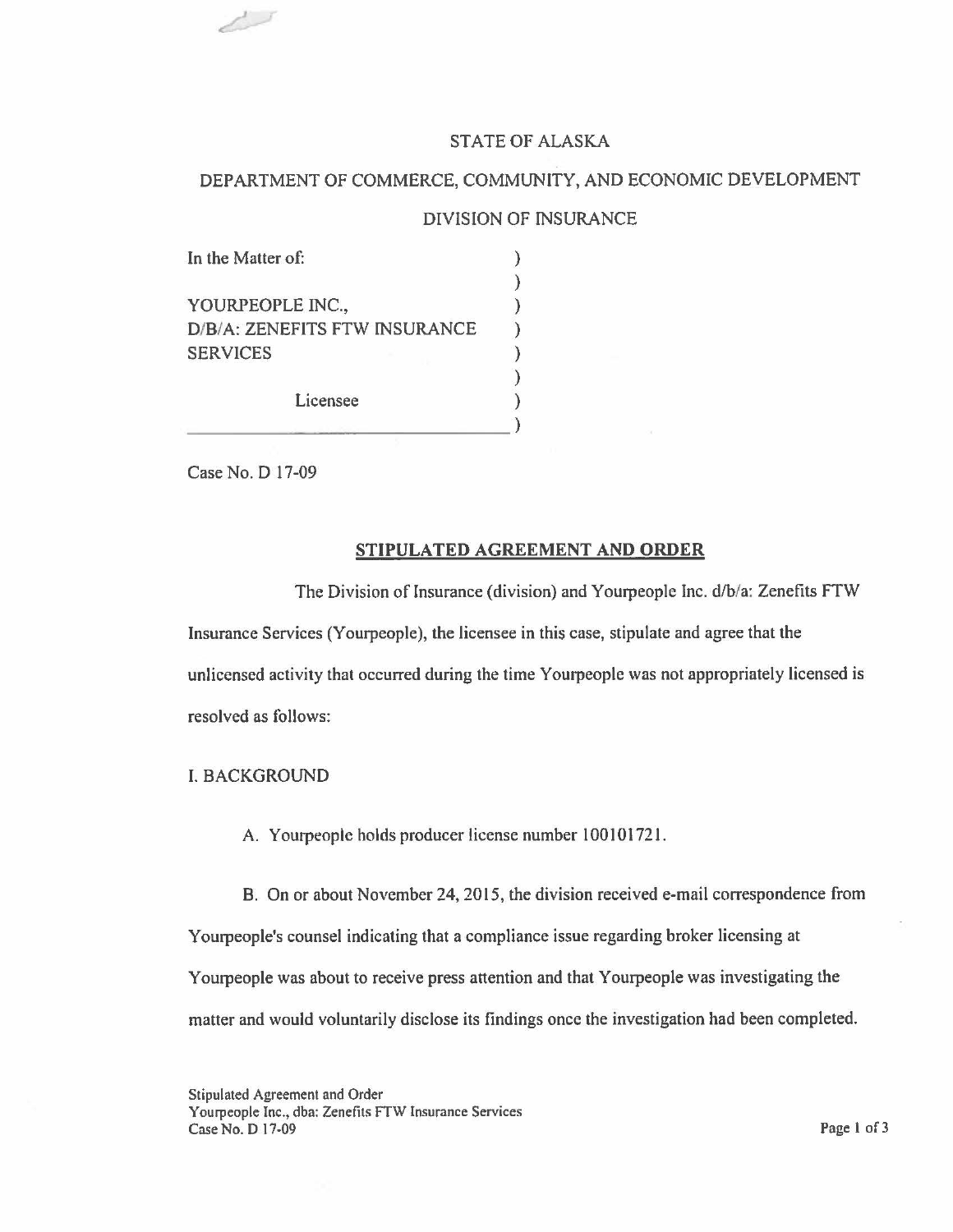C. On or about March 1, 2016 counsel for Yourpeople provided the division with a final report titled *Licensing Compliance Final Report,* prepared by Price Waterhouse Cooper (PWC) and dated March I, 2016. The report indicated there were 16 instances in which potential licensing violations had occurred in the state, either because individuals affiliated with Yourpeople had transacted insurance in the state without proper licensure, or there was a statistically calculated possibility that such activity had occurred.

D. These transactions subject Yourpeople to civil penalties under AS 21.27.440.

### II. TERMS OF AGREEMENT

1 - 1

1. Yourpeople agrees to pay a civil penalty under AS 21.27.440 in the amount of \$30,000.00 for the unlicensed activity identified in the PWC report with \$15,000 suspended. The unsuspended penalty of \$15,000 is payable within six months from the time Yourpeople has been notified that the director has signed the order approving this agreement.

2. In the event Yourpeople violates Alaska insurance laws during the next two years, the suspended portion of the penalty referenced in paragraph one will be reinstated. Yourpeople also will be subject to any and all sanctions authorized by the insurance laws including imposition of additional penalties

3. By signing this agreement, Yourpeople understands and agrees that any failure to comply with the conditions of this agreement will be grounds to revoke, suspend, or not renew Alaska firm producer license number l 00101721.